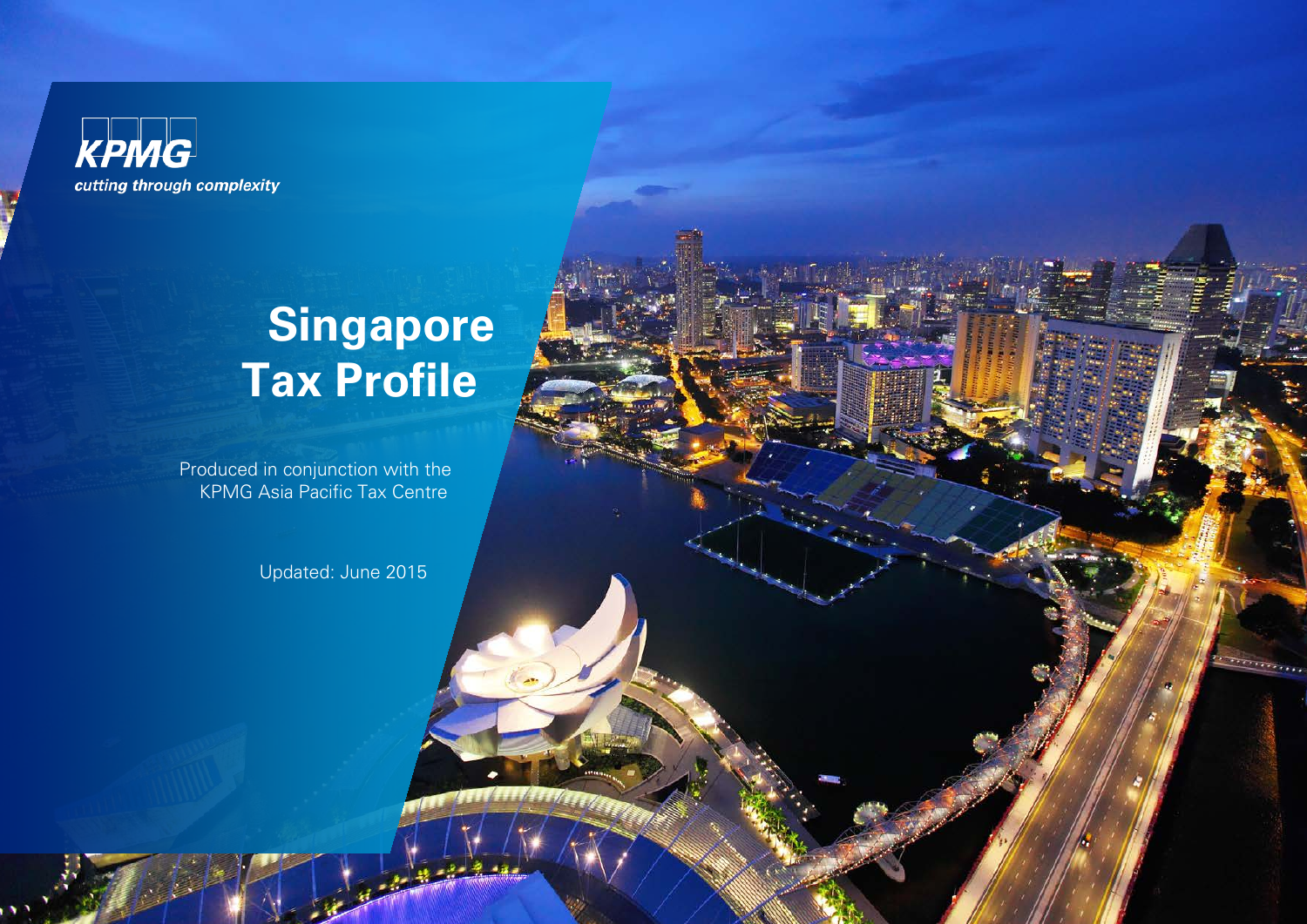## **Contents**

| 1                       | <b>Corporate Income Tax</b>                              | 3  |
|-------------------------|----------------------------------------------------------|----|
| $\overline{2}$          | <b>Transfer Pricing</b>                                  | 9  |
| $\mathbf{3}$            | Income Tax Treaties for the Avoidance of Double Taxation | 10 |
| $\overline{\mathbf{4}}$ | <b>Indirect Tax</b>                                      | 12 |
| 5                       | <b>Personal Taxation</b>                                 | 13 |
| 6                       | <b>Other Taxes</b>                                       | 14 |
| $\overline{\mathbf{z}}$ | <b>Free Trade Agreements (FTA)</b>                       | 16 |
| 8                       | <b>Tax Authority</b>                                     | 18 |

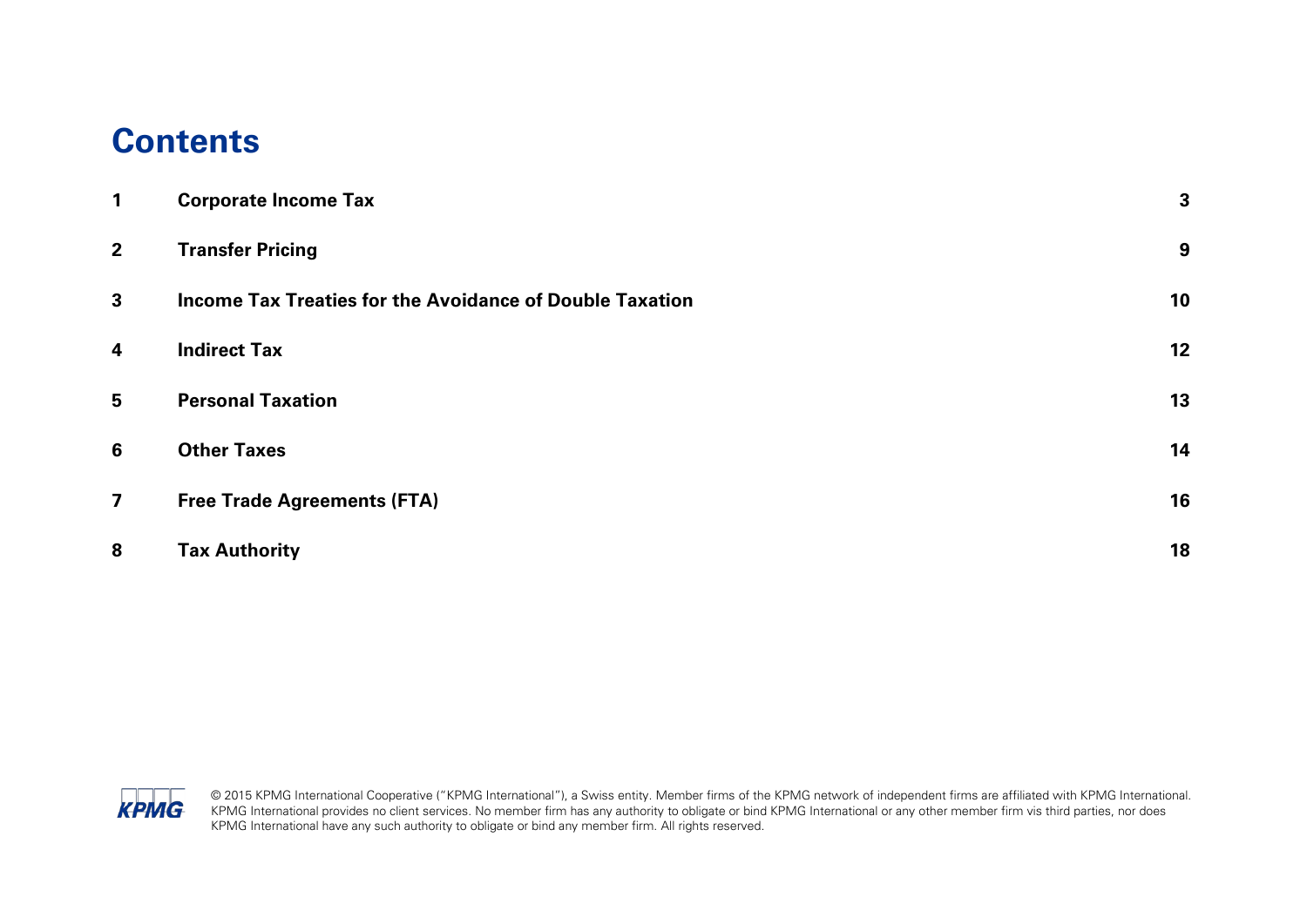# <span id="page-2-0"></span>**1 Corporate Income Tax**

| <b>Corporate Income Tax</b>    | Corporate income tax                                                                                                                                                                                                                                                                                                                                                                                                                                                                                                                                                          |  |  |
|--------------------------------|-------------------------------------------------------------------------------------------------------------------------------------------------------------------------------------------------------------------------------------------------------------------------------------------------------------------------------------------------------------------------------------------------------------------------------------------------------------------------------------------------------------------------------------------------------------------------------|--|--|
| <b>Tax Rate</b>                | The tax rate is 17 percent.                                                                                                                                                                                                                                                                                                                                                                                                                                                                                                                                                   |  |  |
|                                | Companies are entitled to a 30 percent corporate income tax rebate capped at SGD 30,000 per Year of Assessment<br>(YA) for YA 2013 to 2015 and SGD 20,000 per YA for YA 2016 and 2017. There is a partial tax exemption of 75<br>percent on the first SGD 10,000 and 50 percent on the next SGD 290,000 of the company's income. Start-up tax<br>exemption can be granted on the regular income of a qualifying company up to SGD 100,000, for any of its first three<br>consecutive years of assessment. A 50 percent partial tax exemption applies to the next SGD 200,000. |  |  |
| <b>Residence</b>               | A company, whether incorporated in Singapore or otherwise, is considered a resident of Singapore for tax purposes if<br>the place of control and management of its business is exercised in Singapore. Generally, a company is treated as a<br>resident of Singapore if, among other things, its directors' meetings are held in Singapore.                                                                                                                                                                                                                                   |  |  |
| <b>Compliance requirements</b> | In Singapore, income is generally subject to tax on a territorial and remittance basis. Any company is required to file<br>an income tax return on income derived from, accrued in, or received in Singapore, although certain qualifying foreign-<br>sourced income is exempt from income tax.                                                                                                                                                                                                                                                                               |  |  |
|                                | Income chargeable to Singapore tax is assessed on a preceding year basis and the due date for companies for filing<br>the income tax return is 30 November of the year following the financial year. As an example, income derived by a<br>company in its accounting year ended on 30 June 2014 would be assessed in YA 2015. The deadline to file its income<br>tax return for that assessment year is on 30 November 2015.                                                                                                                                                  |  |  |

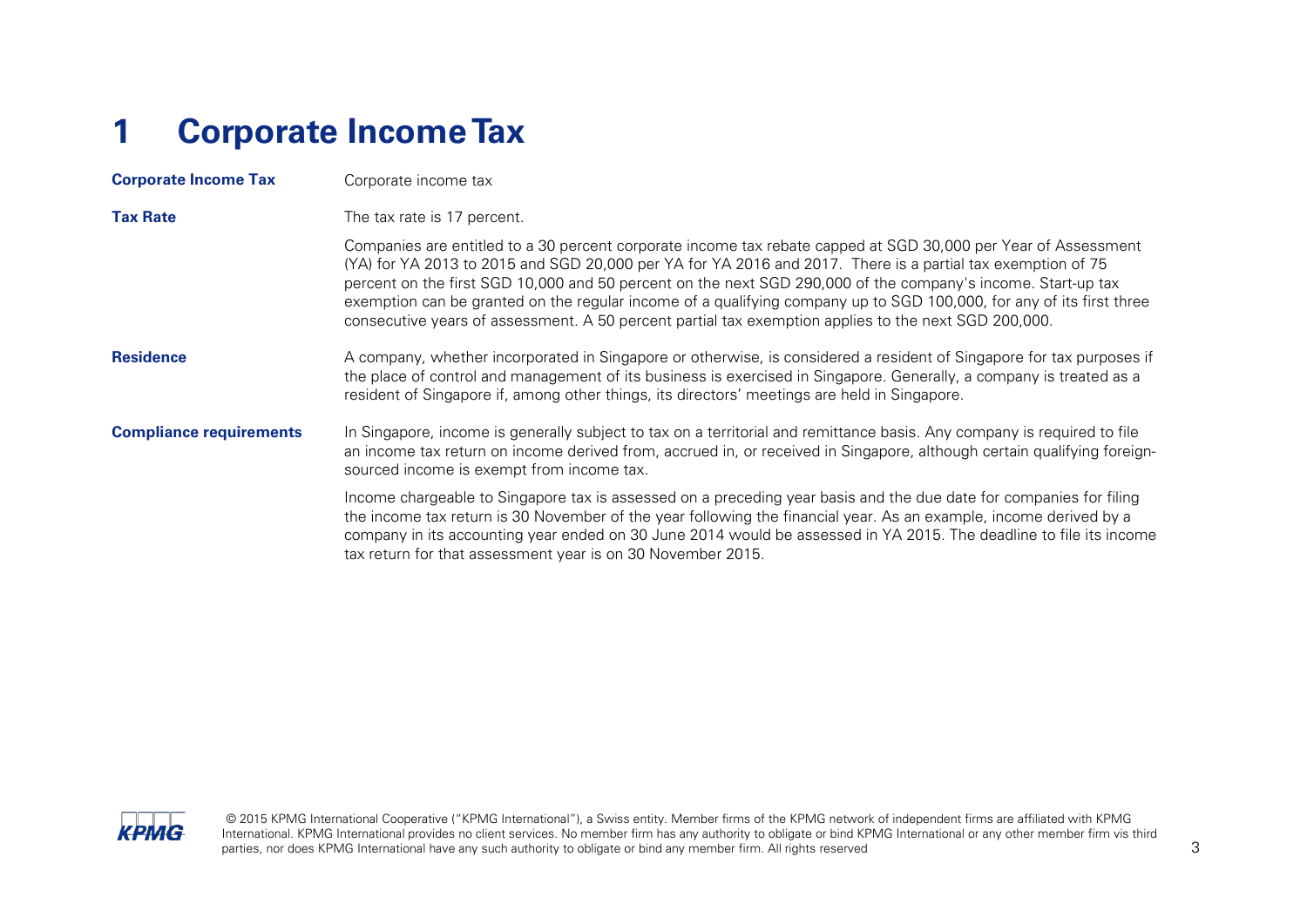### **International Withholding Tax Rates**

<span id="page-3-1"></span>Dividends are not subject to withholding tax whether paid to a resident or non-resident.

Withholding tax, at the appropriate rate, is payable if the following payments are made to non-residents:

- Royalties or other payments for the use or right to use any movable property, scientific, technical, industrial or commercial knowledge or information - 10 percent. This is the case if not derived by a non-resident through operations carried out in Singapore; otherwise the withholding tax rate is 20 percent<sup>[1](#page-3-0)</sup>.
- Interest, commissions, fees or any other payments in connection with or relating to any loan or indebtedness or with any arrangement, management, guarantee or service relating to any loan or indebtedness, where such arrangements, management, guarantees or services are rendered in Singapore - 15 percent. This is the case if not derived by a non-resident through operations carried out in Singapore; otherwise the withholding tax rate is 20 percent $^{\rm 1}.$  $^{\rm 1}.$
- Any payment for assistance or services rendered in Singapore in connection with the application or use of scientific, technical, industrial or commercial knowledge or information - subject to withholding tax at the prevailing corporate tax rate.
- Any payment for the management or assistance in the management of any trade, business or profession where the services are rendered in Singapore - subject to withholding tax at the prevailing corporate tax rate.
- Rent or other payments under any agreement or arrangement for the use of any movable property 15 percent on the gross payment, if not derived by a non-resident through operations carried out in Singapore.
- **•** Direc[t](#page-3-0)or's remuneration 20 percent<sup>1</sup>.
- <span id="page-3-0"></span> Any payment for services rendered in Singapore by non-resident professionals - 15 percent on gross income, or 20 percent<sup>[1](#page-3-1)</sup> on net income, depending on which option is exercised.
- Payment to a non-resident public entertainer for services performed in Singapore 10 percent for income due and payable during the period from 22 February 2010 to 31 March 2020.
- Proceeds from sale of real property by a non-resident property trader 15 percent.
- Distribution of taxable income made during the period from 18 February 2005 to 31 March 2020 by real estate investment trust (REIT) to non-resident unit holder (other than an individual) - 10 percent.

The rate of withholding tax on the above mentioned payments may be reduced in accordance with the provisions of the respective tax treaties.

<sup>1</sup> With effect from YA 2017, the withholding tax rate will be raised to 22 percent.

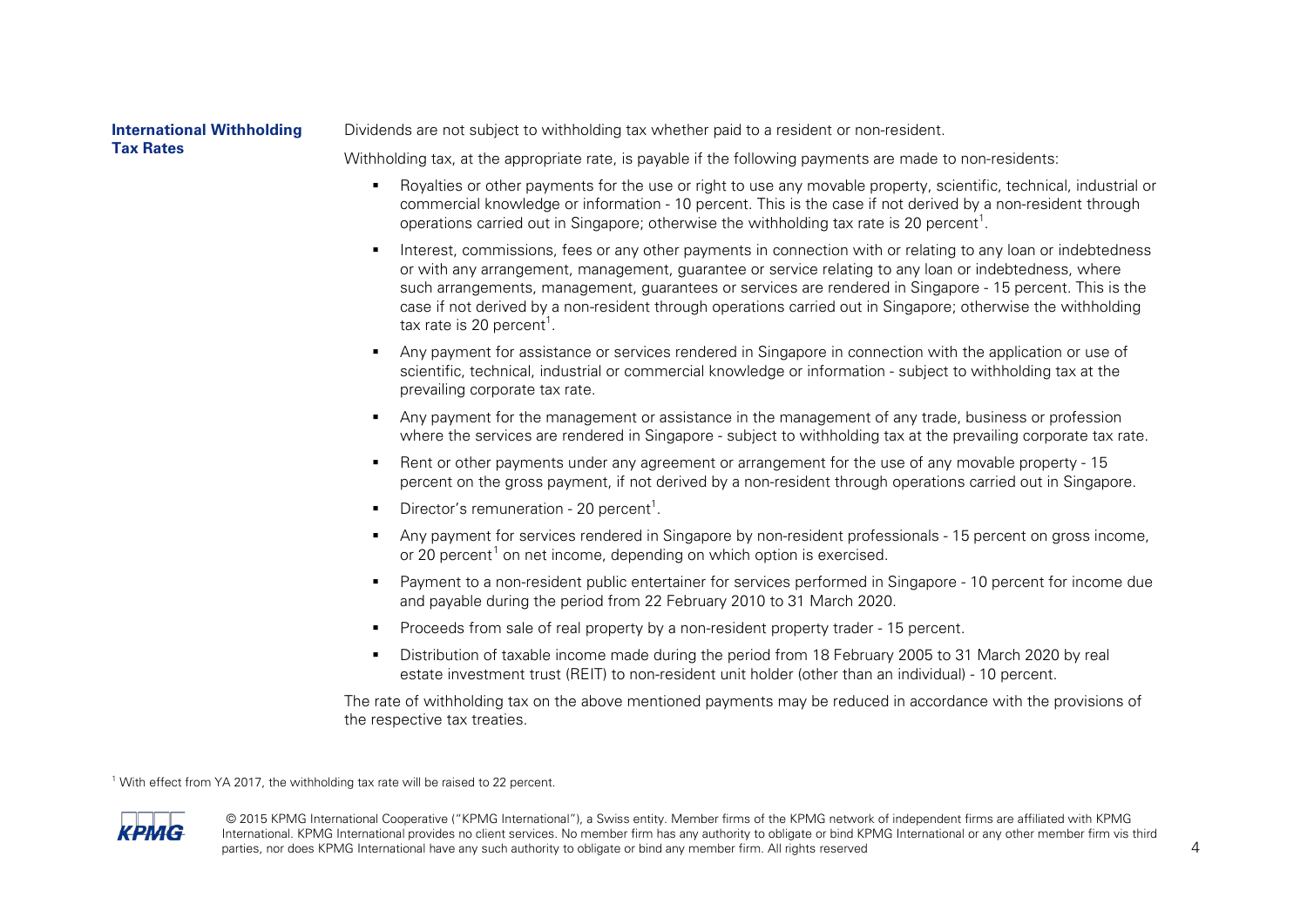| <b>Holding rules</b>                       | Singapore adopts a one-tier corporate tax system whereby tax at the corporate level (i.e. any underlying tax) is the<br>final tax. Accordingly, dividends paid by Singapore resident companies are exempt from further Singapore tax in the<br>hands of shareholders, irrespective of whether underlying tax has been suffered on the profits out of which the<br>dividends are paid.  |  |  |  |  |
|--------------------------------------------|----------------------------------------------------------------------------------------------------------------------------------------------------------------------------------------------------------------------------------------------------------------------------------------------------------------------------------------------------------------------------------------|--|--|--|--|
|                                            | Generally, foreign dividends received in Singapore by a Singapore holding company would be taxable in Singapore<br>upon remittance into Singapore at the prevailing corporate income tax rate (with credit given for the withholding tax<br>suffered, but capped at the amount of tax payable in Singapore), or may be tax-exempt in Singapore provided certain<br>conditions are met. |  |  |  |  |
|                                            | There is no capital gains tax in Singapore. However, where a gain is considered to be revenue in nature, such gain<br>could be subject to tax if it is sourced in Singapore or in the case of foreign-sourced gain, if it is remitted into<br>Singapore.                                                                                                                               |  |  |  |  |
|                                            | Notwithstanding the above, gains derived from equity investments disposed of by a company during the period 1<br>June 2012 to 31 May 2017 would not be taxed, provided certain conditions are met.                                                                                                                                                                                     |  |  |  |  |
| <b>Tax Losses</b>                          | 'Trade losses' can be carried forward to offset against the income of the person for subsequent years of assessment,<br>subject to the "continuity of ownership" test.                                                                                                                                                                                                                 |  |  |  |  |
|                                            | Any capital allowances in excess of the income from all sources of a person (i.e. unutilised capital allowances) for any<br>YA can be carried forward to offset against income of that person for subsequent years of assessment, subject to<br>both the satisfaction of the continuity of ownership and the same business tests.                                                      |  |  |  |  |
|                                            | Businesses (including sole-proprietors) can also elect to carry back their current year unutilised trade losses and<br>capital allowances of up to SGD 100,000 to the immediate YA preceding the current YA. Any unutilised capital<br>allowances and trade losses in excess of the SGD 100,000 limit would continue to be available for carry-forward<br>under normal rules.          |  |  |  |  |
| <b>Tax Consolidation / Group</b><br>relief | Currently, group relief is available in Singapore, but not tax consolidation. Under the group relief system, a loss<br>making company within a group is, subject to satisfaction of certain conditions, allowed to transfer its current year<br>unutilised losses, capital allowances, and donations to offset the taxable profits of other companies in the same<br>group.            |  |  |  |  |
|                                            | Two Singapore companies are members of a group if one is at least 75 percent owned by the other or if both are at<br>least 75 percent owned by another Singapore company.                                                                                                                                                                                                              |  |  |  |  |

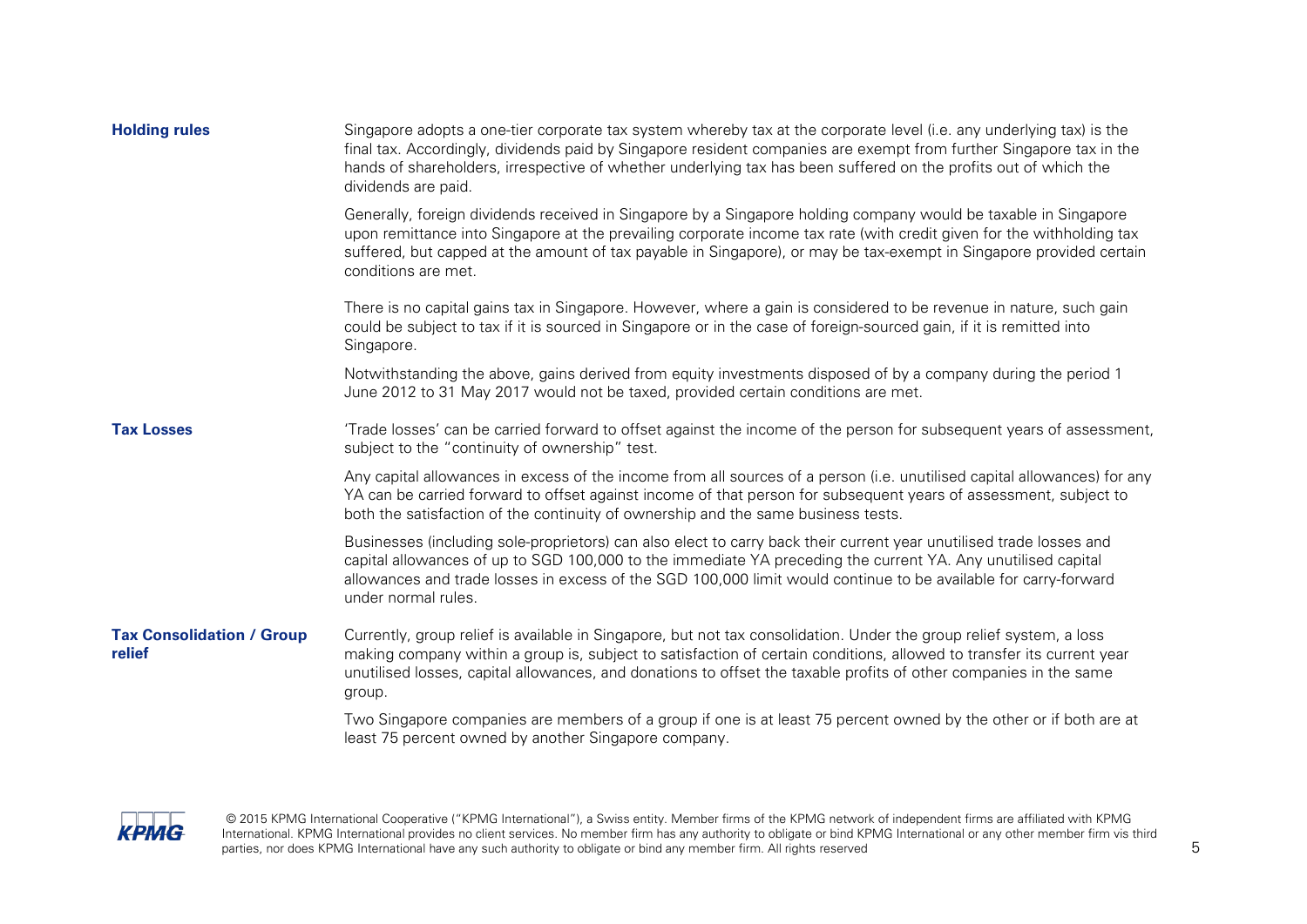| <b>Transfer of shares</b>     | Ad valorem stamp duty is payable at the rate of 0.2 percent on the value of the shares or the consideration,<br>whichever is the higher.                                                                                                                                                                                                                                                                                                                                                                                                                                                                                                              |
|-------------------------------|-------------------------------------------------------------------------------------------------------------------------------------------------------------------------------------------------------------------------------------------------------------------------------------------------------------------------------------------------------------------------------------------------------------------------------------------------------------------------------------------------------------------------------------------------------------------------------------------------------------------------------------------------------|
| <b>Transfer of assets</b>     | A buyer's ad valorem stamp duty is payable at the graduated rates of 1 percent to 3 percent on the market value of<br>the real property or the consideration, whichever is higher. Additional buyer's stamp duty of up to 15 percent may<br>apply to residential properties acquired by foreigners, companies, and Singapore permanent residents, as well as<br>Singapore citizens. In addition, seller's stamp duty of up to 16 percent may be imposed where residential properties<br>are sold within four years of purchase. Seller's stamp duty of up to 15 percent also applies to industrial properties<br>sold within three years of purchase. |
| <b>CFC rules</b>              | There is no CFC regime in Singapore.                                                                                                                                                                                                                                                                                                                                                                                                                                                                                                                                                                                                                  |
| <b>Transfer Pricing</b>       | Generally, Singapore's transfer pricing guidance, as set out in the 'transfer pricing guidelines (Second edition)' circular<br>issued by the Inland Revenue Authority of Singapore (IRAS), has strong parallels to the OECD transfer pricing<br>principles. The IRAS endorses the arm's-length principle, and this principle is supported by tax law (i.e. addresses<br>transactions that are not at arm's-length).                                                                                                                                                                                                                                   |
|                               | For further information on Singapore's transfer pricing guidelines, please refer to the Transfer Pricing section below.                                                                                                                                                                                                                                                                                                                                                                                                                                                                                                                               |
| <b>Thin Capitalisation</b>    | There is no thin capitalisation regime in Singapore.                                                                                                                                                                                                                                                                                                                                                                                                                                                                                                                                                                                                  |
| <b>General Anti-avoidance</b> | The IRAS may disregard or vary an arrangement and make adjustments (including the computation or re-computation<br>of gains or profits or imposition of liability to tax) to counteract any tax advantage obtained or obtainable by a person,<br>where the IRAS is satisfied that the purpose or effect of any arrangement is to directly or indirectly:                                                                                                                                                                                                                                                                                              |
|                               | alter the incidence of any tax that is payable or would otherwise have been payable by any person<br>$\bullet$                                                                                                                                                                                                                                                                                                                                                                                                                                                                                                                                        |
|                               | relieve any person from any liability to pay tax or to make a return under the Singapore Income Tax Act<br>$\bullet$                                                                                                                                                                                                                                                                                                                                                                                                                                                                                                                                  |
|                               | reduce or avoid any tax liability imposed or that would otherwise have been imposed on any person by the<br>$\bullet$<br>Singapore Income Tax Act.                                                                                                                                                                                                                                                                                                                                                                                                                                                                                                    |
|                               | The above does not apply to any arrangement carried out for bona fide commercial reasons and that does not have<br>tax avoidance or reduction as one of its main purposes.                                                                                                                                                                                                                                                                                                                                                                                                                                                                            |
| <b>Anti-treaty shopping</b>   | The IRAS can attack any attempts to take advantage of beneficial withholding tax rates under any relevant tax treaty<br>provisions by applying the general anti-avoidance provision as explained above.                                                                                                                                                                                                                                                                                                                                                                                                                                               |
|                               |                                                                                                                                                                                                                                                                                                                                                                                                                                                                                                                                                                                                                                                       |

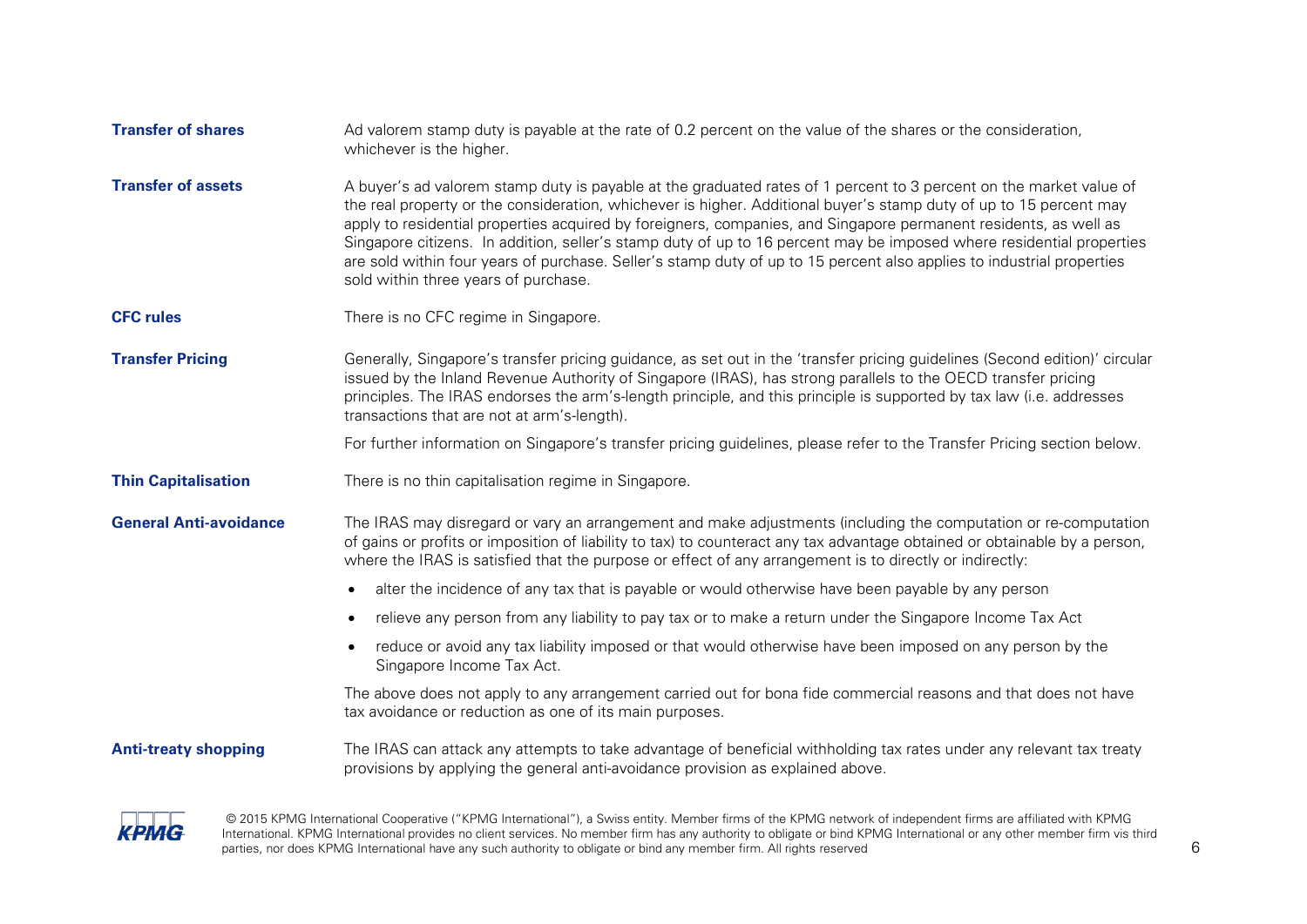<span id="page-6-1"></span><span id="page-6-0"></span>

| <b>Other specific anti-avoidance</b><br>rules     | Other specific anti-avoidance provisions have been enacted to deal with specific situations such as sale of assets<br>between related parties at below market value or where transactions between related parties are not at arm's length.                                                                     |  |  |
|---------------------------------------------------|----------------------------------------------------------------------------------------------------------------------------------------------------------------------------------------------------------------------------------------------------------------------------------------------------------------|--|--|
| <b>Rulings</b>                                    | Taxpayers can obtain advance rulings from the IRAS. Such rulings are private and confidential.                                                                                                                                                                                                                 |  |  |
| <b>Intellectual Property</b><br><b>Incentives</b> | For the YA 2011 to 2018 <sup>2</sup> , companies can claim enhanced tax allowances / deductions for acquisition or licensing<br>costs (from YA 2013), or costs for protection of intellectual property as follows:                                                                                             |  |  |
|                                                   | 400 percent tax allowance / deduction for the first SGD 400,000 of qualifying expenditure incurred per YA.                                                                                                                                                                                                     |  |  |
|                                                   | 100 percent tax allowance / deduction for the balance of expenditure.                                                                                                                                                                                                                                          |  |  |
|                                                   | The PIC+ scheme for small and medium enterprises (SMEs) grants a qualifying SME an additional SGD 200,000 to<br>the qualifying expenditure cap for each assessment year from YA 2015 to 2018, subject to meeting certain<br>conditions.                                                                        |  |  |
| <b>R&amp;D Incentives</b>                         | Singapore has an R&D tax incentive regime which provides for enhanced R&D deductions. The R&D incentive regime<br>applies to all industry sectors and businesses of all sizes (regardless of ownership) provided that they can<br>demonstrate that the projects meet the definition of 'R&D' for tax purposes. |  |  |
|                                                   | For YA 2011 to 2018 <sup>1</sup> , companies can claim enhanced tax deduction for qualifying expenditure on R&D as follows:                                                                                                                                                                                    |  |  |
|                                                   | 400 percent tax deduction for the first SGD 400,000 of qualifying expenditure incurred per YA                                                                                                                                                                                                                  |  |  |
|                                                   | 150 percent tax deduction for the balance of expenditure.                                                                                                                                                                                                                                                      |  |  |
|                                                   | Under the PIC+ scheme, a qualifying SME is granted an additional SGD 200,000 to the qualifying expenditure cap for<br>each assessment year from YA 2015 to 2018.                                                                                                                                               |  |  |

 $^{2}$  The extension of the incentive to YA 2018 was announced in Budget 2014.

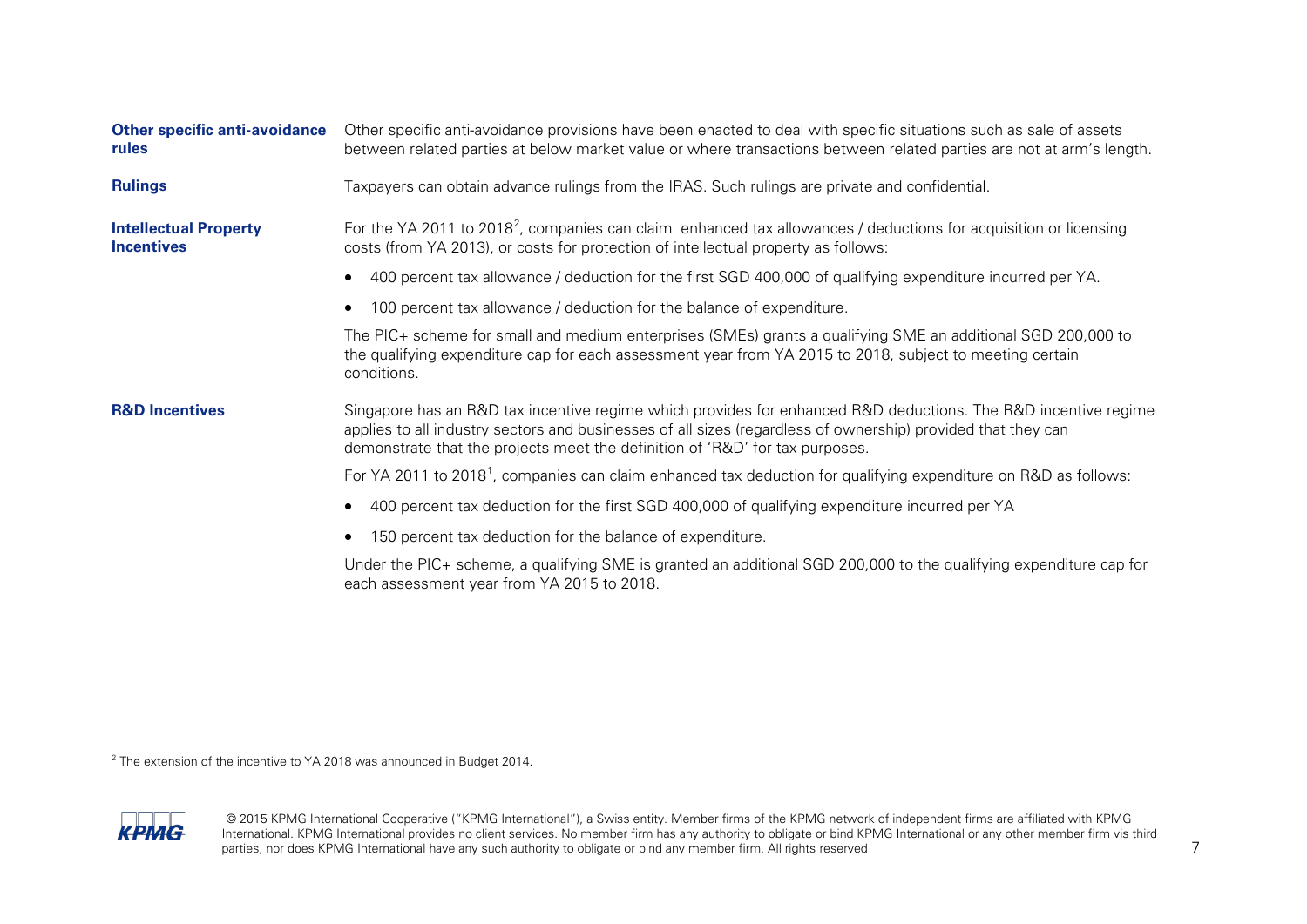<span id="page-7-0"></span>

| <b>Other incentives</b>                                          | Singapore grants tax incentives for activities that enhance its economic or technological development. The incentives<br>are available to a wide spectrum of industries and cover the main areas of manufacturing and services, shipping,<br>trading, investment and financial services. The incentives are usually in the form of an exemption from tax or a<br>reduction in the rate of tax applicable.                                                                                                                                           |
|------------------------------------------------------------------|-----------------------------------------------------------------------------------------------------------------------------------------------------------------------------------------------------------------------------------------------------------------------------------------------------------------------------------------------------------------------------------------------------------------------------------------------------------------------------------------------------------------------------------------------------|
|                                                                  | In addition, Singapore offers international and regional headquarter tax incentives <sup>3</sup> .                                                                                                                                                                                                                                                                                                                                                                                                                                                  |
| <b>Hybrid Instruments</b>                                        | Generally, the tax treatment of a hybrid instrument is determined by examination of the characteristics of the hybrid<br>instrument. For an instrument that is regarded as debt, the distribution is deductible for the issuer (subject to the<br>deductibility rules) and taxable for the investor (unless specifically exempted from tax). For an instrument that is<br>regarded as equity, the distribution made by a Singapore tax resident company is not deductible for the issuer and the<br>dividend is exempted from tax for the investor. |
| <b>Hybrid entities</b>                                           | There are no special rules applicable to hybrid entities.                                                                                                                                                                                                                                                                                                                                                                                                                                                                                           |
| <b>Special tax regimes for</b><br>specific industries or sectors | Singapore has special tax regimes to provide tax exemptions or reduced tax rates for some industries or sectors<br>including:                                                                                                                                                                                                                                                                                                                                                                                                                       |
|                                                                  | Banking                                                                                                                                                                                                                                                                                                                                                                                                                                                                                                                                             |
|                                                                  | Fund Management                                                                                                                                                                                                                                                                                                                                                                                                                                                                                                                                     |

- Shipping
- Leasing

 $3$  The Approved Operational Headquarters tax incentive will expire with effect from 1 October 2015 as announced in Budget 2015.

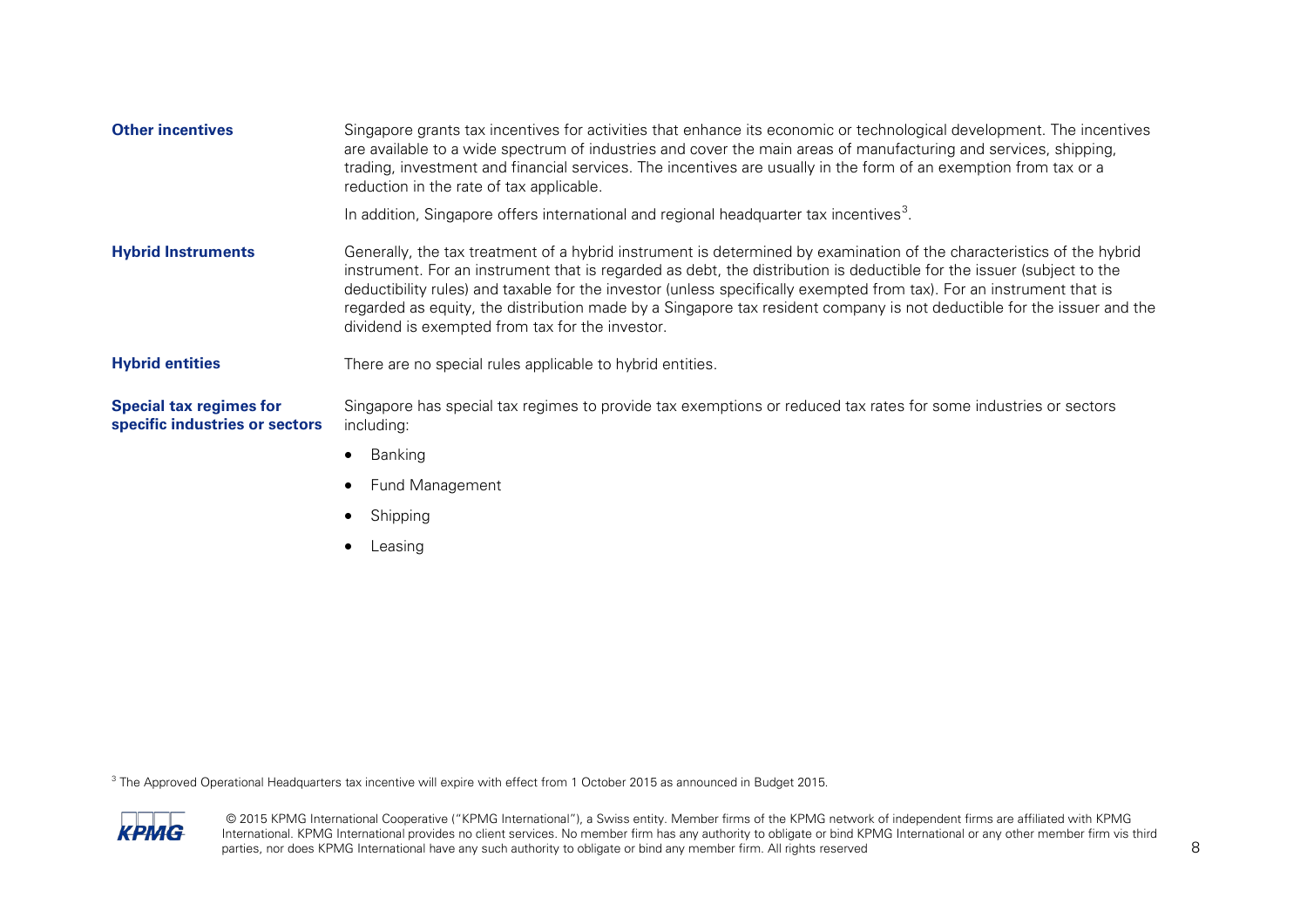# <span id="page-8-0"></span>**2 Transfer Pricing**

**Requirements** Singapore's transfer pricing requirements, as set out in the 'e-Tax Guide: Transfer Pricing Guidelines (Second Edition)', issued by the Inland Revenue Authority of Singapore (IRAS), have strong parallels to the OECD transfer pricing principles. IRAS endorses the arm's-length principle, and this is reinforced in Section 34D (Transactions not at arm's length) of the Singapore Income Tax Act (SITA).

> IRAS requires taxpayers to prepare contemporaneous transfer pricing documentation to support the arm's-length nature of their related-party transactions. Documentation will be considered "contemporaneous" if it is prepared prior to or at the time of undertaking the transactions. As an administrative concession by IRAS, such documentation must be in existence no later than the time of completing and filing the tax return for the financial year in which the related-party transaction takes place. Exemption from documentation (but not from the arm's-length principle) is possible for transactions whose value falls below certain low thresholds, as specified by IRAS.

> Scant documentation may be viewed as non-compliance with Section 34D, and this may lead to potential upward adjustments to taxable income and penalties for tax undercharged. In addition, there are also potential penalties for failure to maintain adequate documentation under Section 94(2) of the SITA.

> Mutual Agreement Procedure (MAP) and Advance Pricing Arrangement (APA) processes are available to taxpayers (i.e. with jurisdictions with which Singapore has a tax treaty). However, IRAS has warned that it may not support taxpayer MAP and APA applications in the absence of contemporaneous documentation.

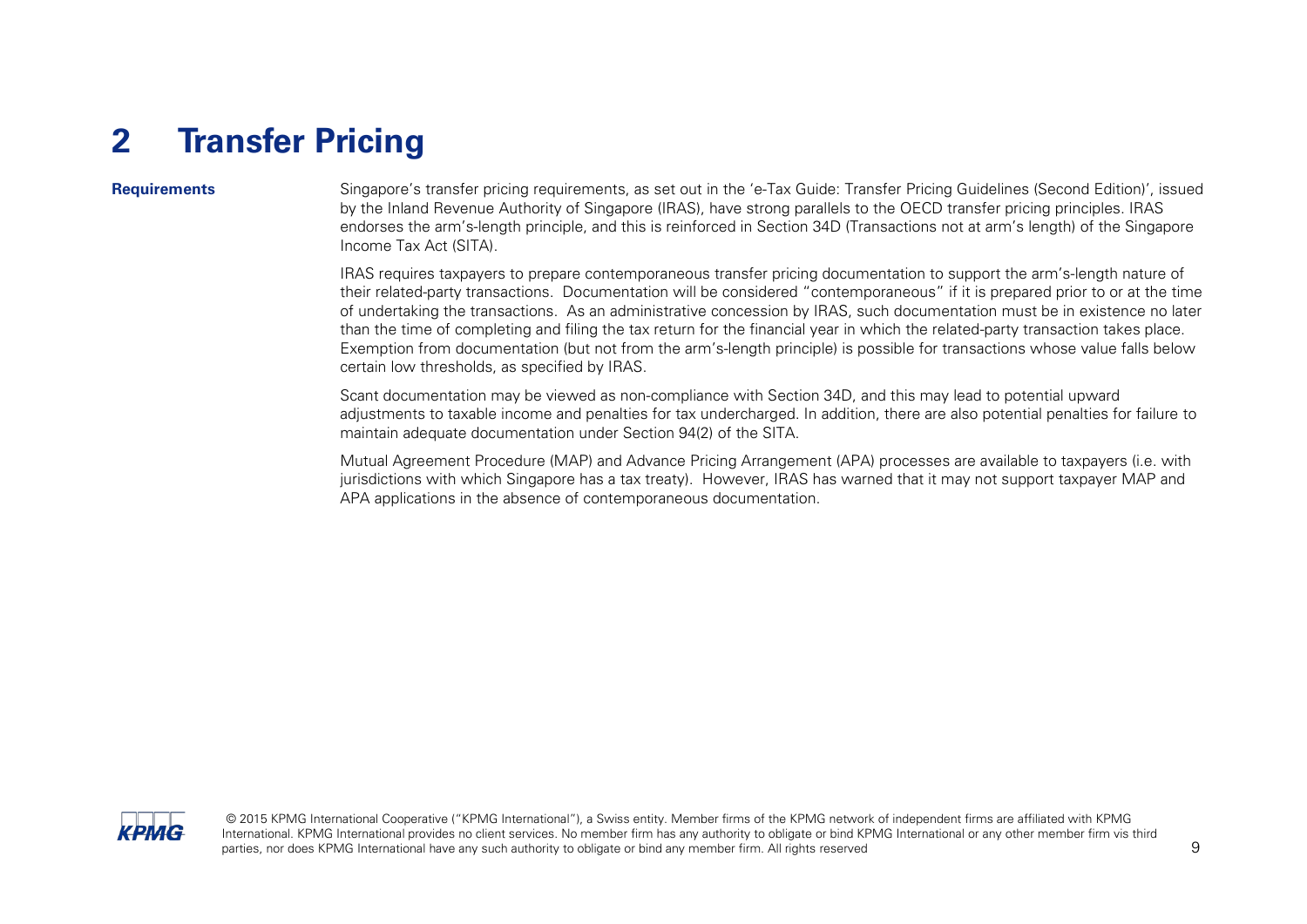## <span id="page-9-0"></span>**3 Income TaxTreaties for the Avoidance of Double Taxation**

|                 |                     |                           | Saudi Arabia                |
|-----------------|---------------------|---------------------------|-----------------------------|
| Australia       | Germany             | Malta                     | Slovak Republic             |
| Austria         | Guernsey            | Mauritius                 | Slovenia                    |
| Bahrain         | Hungary             | Mexico                    | South Africa                |
| Bangladesh      | India               | Mongolia                  | Spain                       |
| <b>Barbados</b> | Indonesia           | Morocco                   | Sri Lanka                   |
| <b>Belarus</b>  | Ireland             | Myanmar                   | Sweden                      |
| Belgium         | Isle of Man         | Netherlands               | Switzerland                 |
| <b>Brunei</b>   | <b>Israel</b>       | New Zealand               | Taiwan                      |
| <b>Bulgaria</b> | Italy               | Norway                    | Thailand                    |
| Canada          | Japan               | Oman                      | Turkey                      |
| China           | Jersey              | Pakistan                  | Ukraine                     |
| Cyprus          | Kazakhstan          | Panama                    | <b>United Arab Emirates</b> |
| Czech Republic  | Korea (Republic of) | Papua New Guinea          | United Kingdom              |
| Denmark         | Kuwait              | Philippines               | Uzbekistan                  |
| Egypt           | Latvia              | Poland                    | Vietnam                     |
| Estonia         | Libya               | Portugal                  |                             |
| Fiji            | Liechtenstein       | Qatar                     |                             |
| Finland         | Lithuania           | Romania                   |                             |
| France          | Luxembourg          | <b>Russian Federation</b> |                             |
|                 | Albania             | Georgia                   | Malaysia                    |

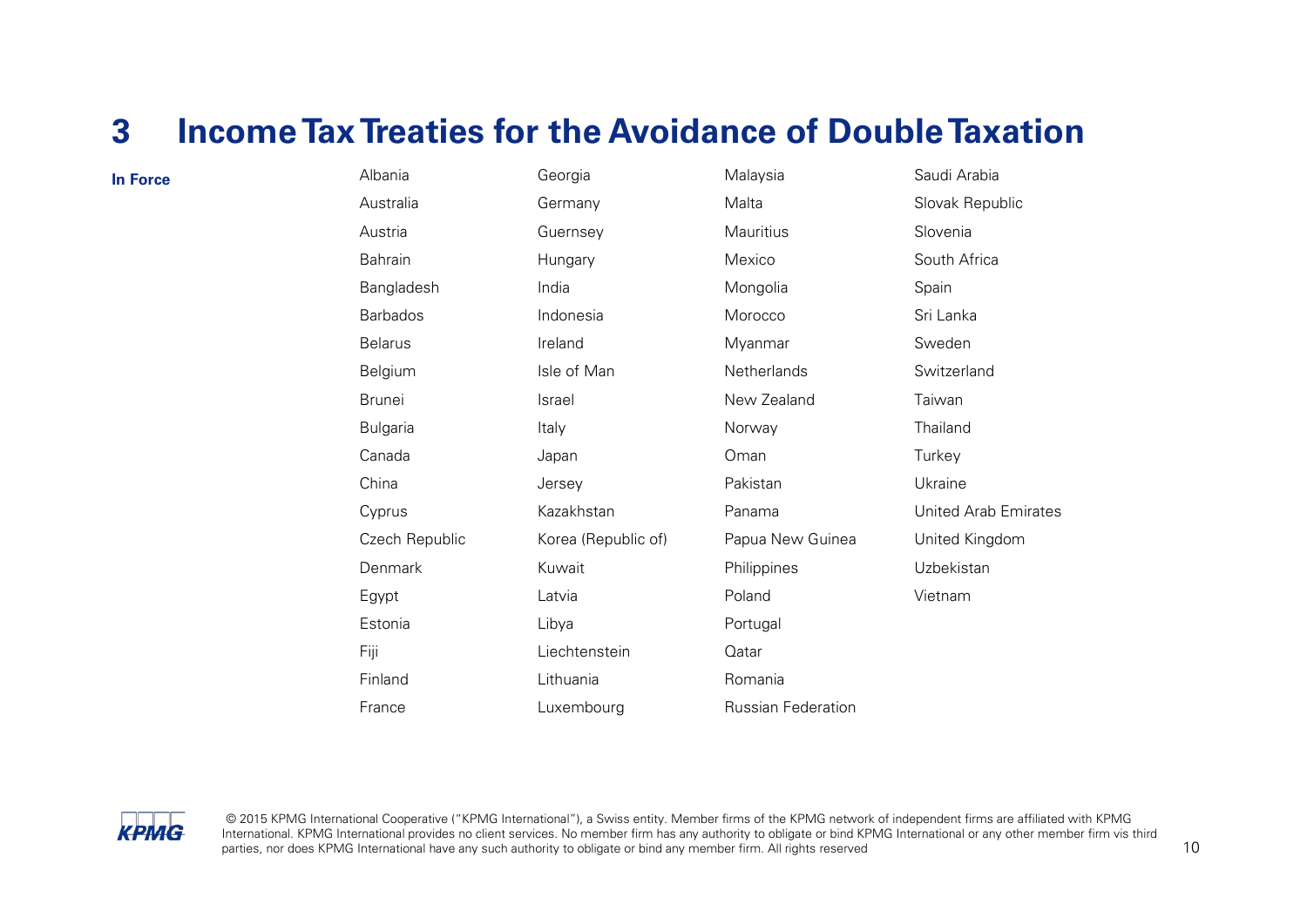## **time of publication**

**Negotiated, not yet in force at** New treaties and protocols have been negotiated and signed with Ecuador, France, Laos, Luxembourg, Rwanda, San Marino, Seychelles, Sri Lanka, United Arab Emirates and Uruguay but are not in force at the time of writing.

Source: IRAS

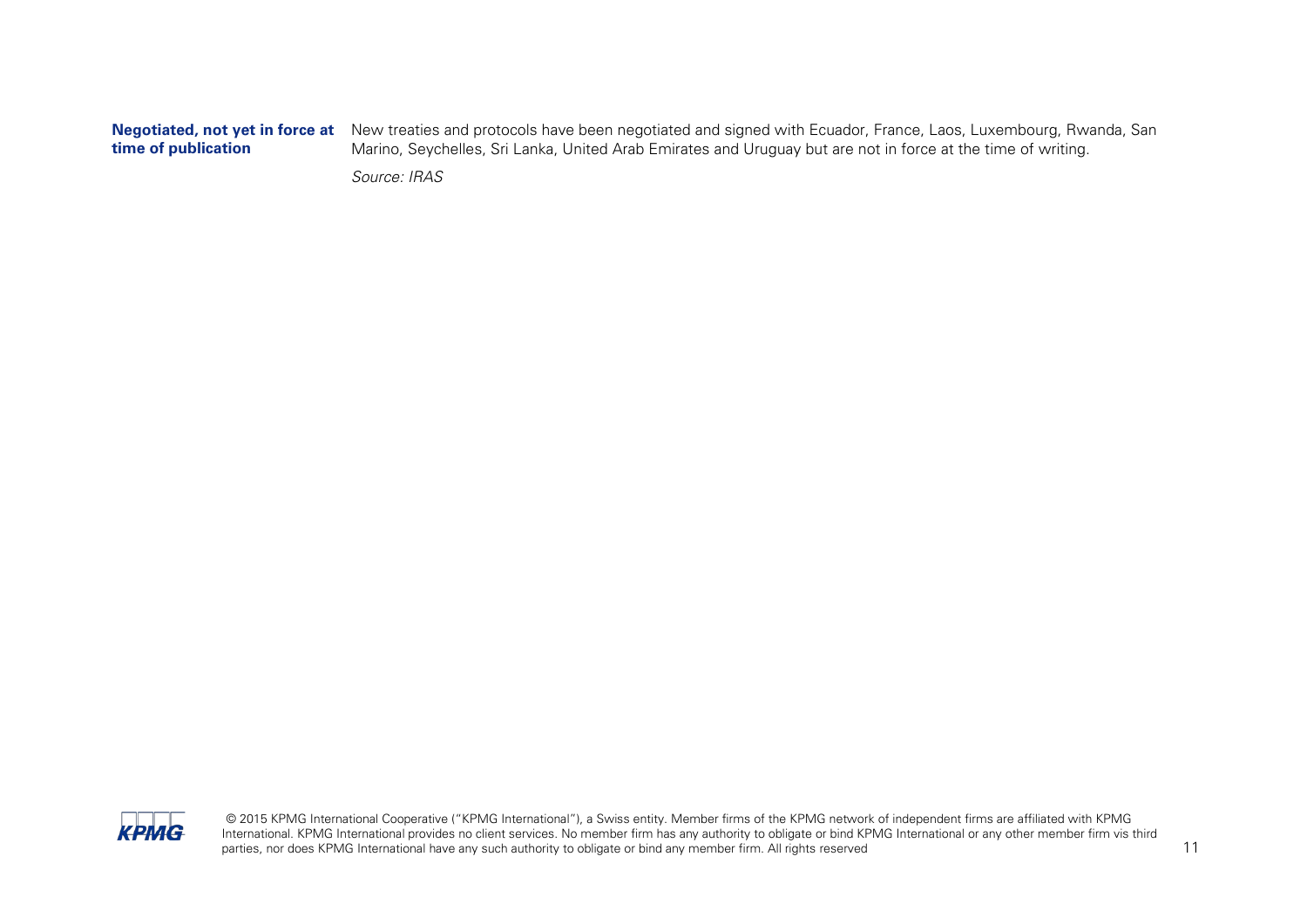# <span id="page-11-0"></span>**4 Indirect Tax**

| <b>Indirect Tax</b>        | Goods and Services Tax (GST)                                                |  |
|----------------------------|-----------------------------------------------------------------------------|--|
| <b>Standard Rate</b>       | 7 percent.<br>Certain goods and services are zero-rated or exempt from GST. |  |
| <b>Further information</b> | For more detailed information regarding Singapore's GST, refer to:          |  |
|                            | KPMG's Asia Pacific Indirect Tax Guide                                      |  |

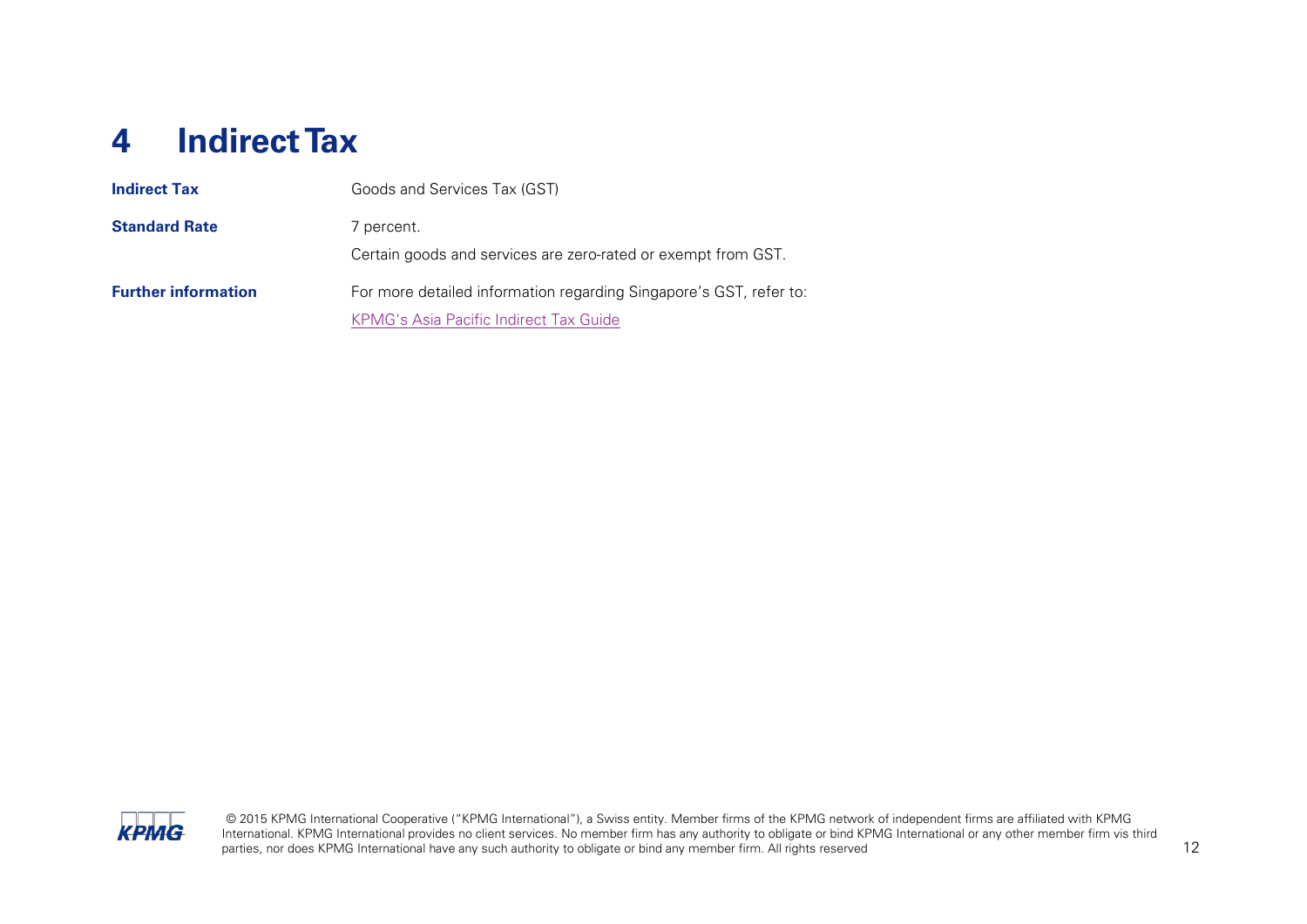# <span id="page-12-0"></span>**5 Personal Taxation**

| <b>Income Tax</b>                   | Personal income tax                                                                                                                                                                                                                                                                                                  |  |  |
|-------------------------------------|----------------------------------------------------------------------------------------------------------------------------------------------------------------------------------------------------------------------------------------------------------------------------------------------------------------------|--|--|
| <b>Top Rate</b>                     | A resident is taxed on chargeable income (assessable income less personal relief) at graduated rates ranging from zero<br>percent to 20 percent. With effect from YA 2017, the new graduated rates range from zero percent to 22 percent.                                                                            |  |  |
|                                     | Employment income of a non-resident is taxed at a flat rate of 15 percent or at resident tax rates, whichever is higher.<br>Other income of a non-resident individual is generally taxed at 20 percent unless specifically exempt or subject to a<br>reduced treaty rate.                                            |  |  |
| <b>Social Security</b>              | There is no social security tax in Singapore.                                                                                                                                                                                                                                                                        |  |  |
| <b>Central Provident Fund (CPF)</b> | The CPF was introduced as a compulsory retirement benefit scheme for employees in Singapore, but it has since been<br>extended to enable members to use the scheme to purchase residential and commercial properties, gold and shares in<br>approved companies, and to pay for certain medical and educational fees. |  |  |
|                                     | Only Singapore citizens and Singapore permanent resident employees are required, along with their employers, to<br>contribute to the CPF. The tax advantages of the CPF include deductions for statutory contributions.                                                                                              |  |  |
| <b>Further information</b>          | For more detailed personal taxation information, refer to:                                                                                                                                                                                                                                                           |  |  |
|                                     | <b>KPMG's Thinking Beyond Borders</b>                                                                                                                                                                                                                                                                                |  |  |

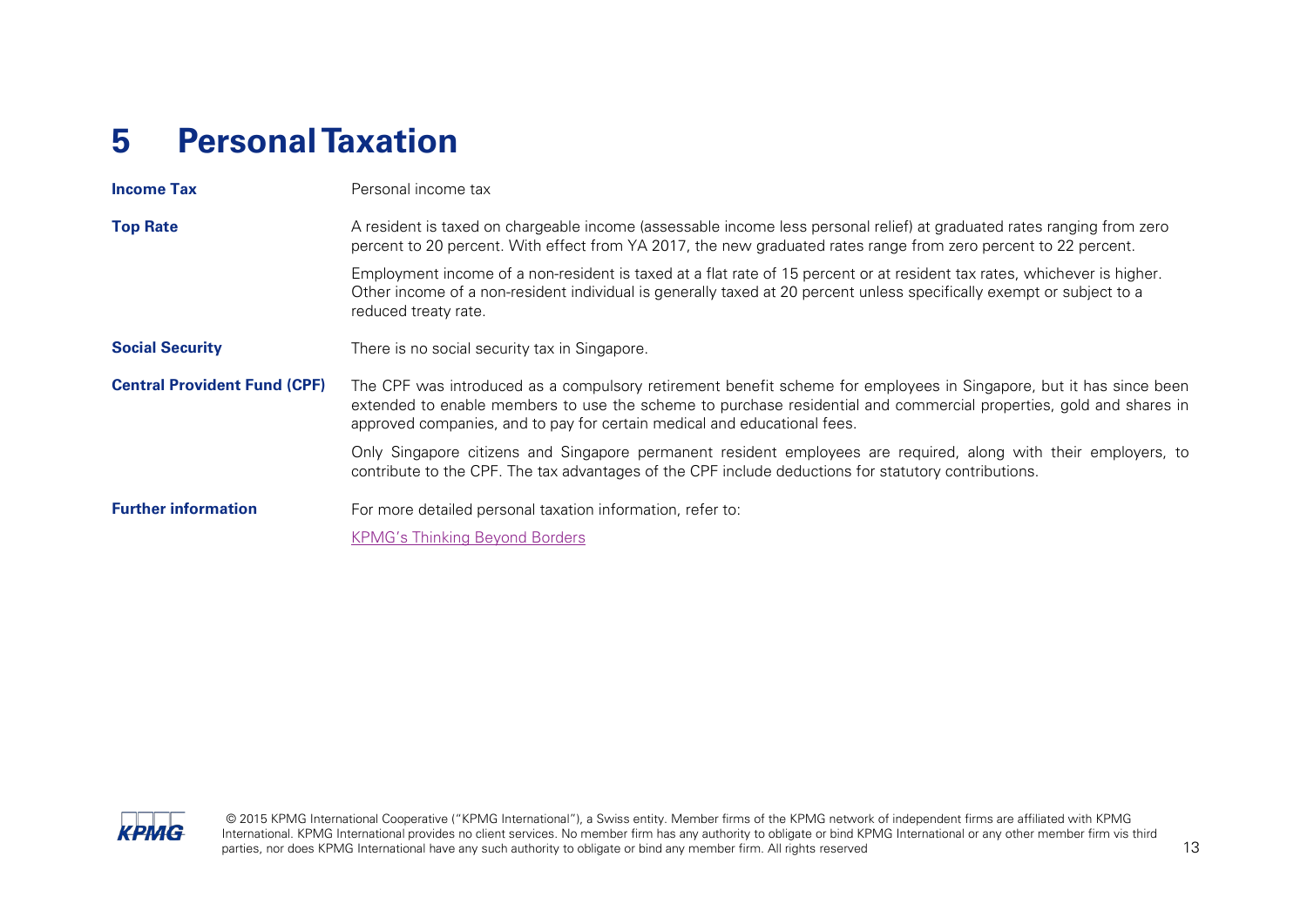# <span id="page-13-0"></span>**6 Other Taxes**

**Customs / excise duty** Singapore is effectively a duty-free port with import duties only on a limited number of items, being petroleum products, motor vehicles, tobacco products, and liquor. The rates of duties are either specific or ad valorem. No duties are imposed on exports from Singapore.

### **Stamp duty** Stamp duty is payable on documents relating to immoveable properties and shares, as described in the Stamp Duties Act. The rate of ad valorem duty imposed depends on the nature of the documents.

For residential properties, buyer's stamp duty applies at 1 to 3 percent, and additional buyer's stamp duty of up to 15 percent may also apply to buyers of residential properties with effect from 12 January 2013.

Seller's stamp duty applies to the following type of immoveable property:

- Residential properties purchased on or after 14 January 2011 and disposed of within one (16 percent), two (12 percent), three (8 percent), or four (4 percent) years of purchase
- Industrial properties purchased on or after 12 January 2013 and disposed of within one (15 percent), two (10 percent) or three (5 percent) years of purchase.

#### **Property tax** Property tax is assessed on immovable property and is payable by the owner.

It is computed as a percentage of the annual value of all houses, land, buildings and tenements. The current rate of property tax is 10 percent.

From 1 January 2015, the following progressive tax rates apply to residential properties (excluding residential land and owneroccupied residential properties):

| <b>Annual Value (SGD)</b> | <b>Effective 1 Jan 2015</b> |
|---------------------------|-----------------------------|
| First 30,000              | 10%                         |
| Next 15,000               | 12%                         |
| Next 15,000               | 14%                         |
| Next 15,000               | 16%                         |
| Next 15,000               | 18%                         |
| In excess of 90,000       | 20%                         |

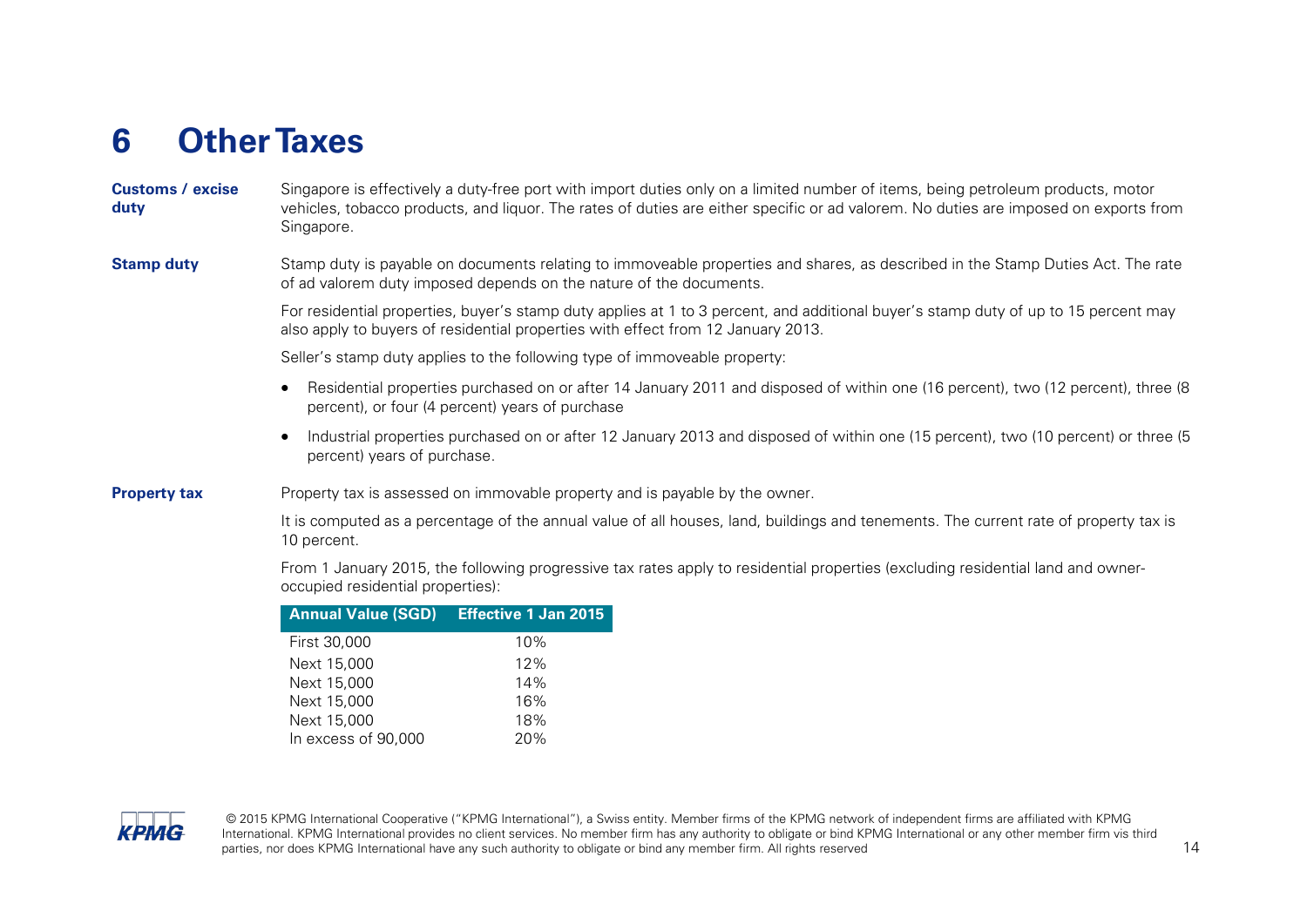|  |  |  |  |  | From 1 January 2015, the following progressive tax rates apply for owner-occupied homes: |
|--|--|--|--|--|------------------------------------------------------------------------------------------|
|--|--|--|--|--|------------------------------------------------------------------------------------------|

| <b>Annual Value (SGD)</b> | <b>Effective 1 Jan 2015</b> |
|---------------------------|-----------------------------|
| First 8,000               | $0\%$                       |
| Next 47,000               | 4%                          |
| Next 15,000               | 6%                          |
| Next 15,000               | 8%                          |
| Next 15,000               | 10%                         |
| Next 15,000               | 12%                         |
| Next 15,000               | 14%                         |
| In excess of 130,000      | 16%                         |

**Inheritance / gift tax** There is no inheritance or gift tax in Singapore.

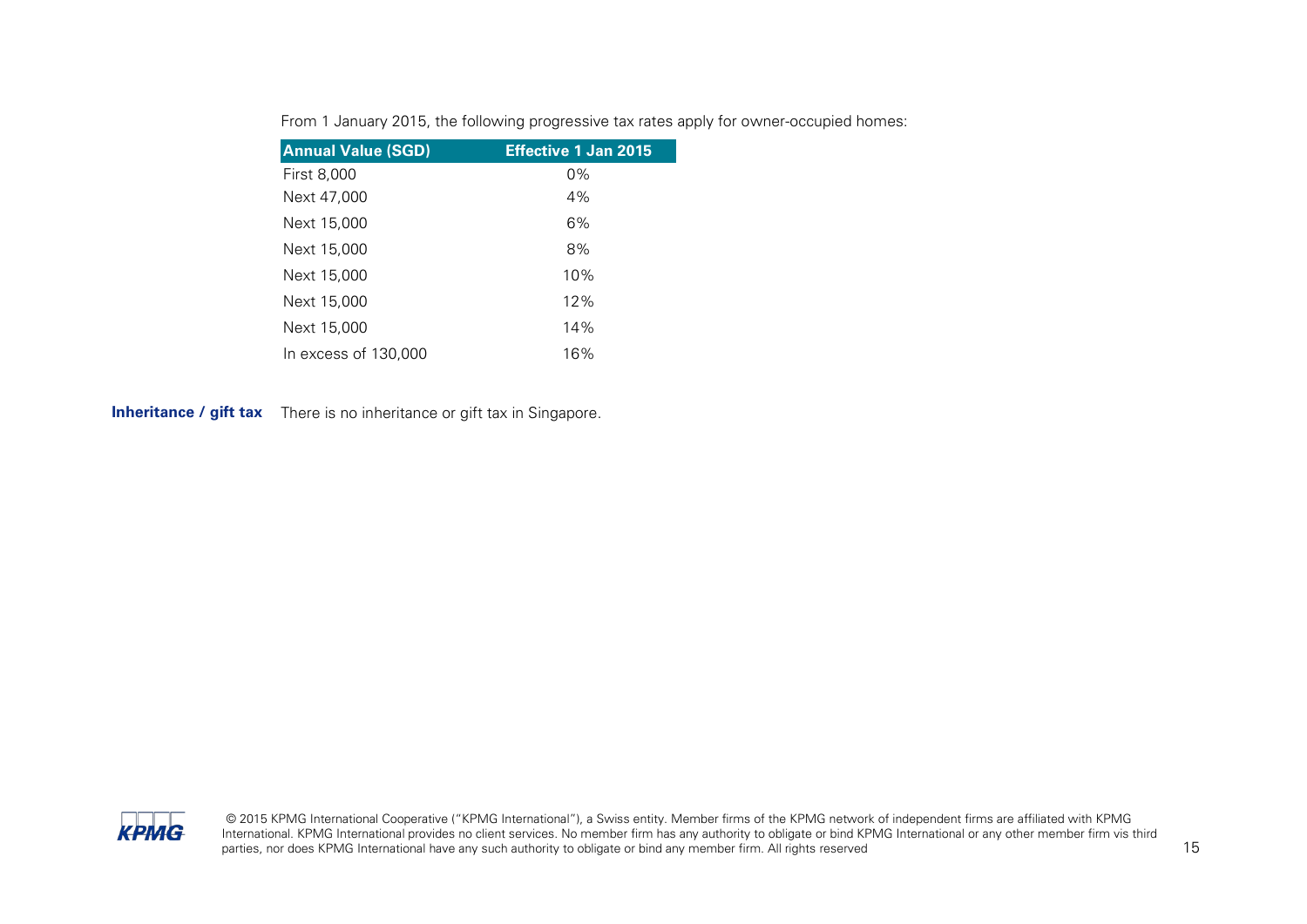# <span id="page-15-0"></span>**7 Free Trade Agreements (FTA)**

| In force                                                     | Australia                                                                                    | India               | Liechtenstein (ESFTA) | Peru                 |  |  |
|--------------------------------------------------------------|----------------------------------------------------------------------------------------------|---------------------|-----------------------|----------------------|--|--|
|                                                              | China                                                                                        | Japan               | New Zealand           | Switzerland (ESFTA)  |  |  |
|                                                              | Costa Rica                                                                                   | Jordan              | Norway (ESFTA)        | <b>United States</b> |  |  |
|                                                              | Iceland (ESFTA)                                                                              | Korea (Republic of) | Panama                |                      |  |  |
|                                                              | Gulf Co-operation Council (Bahrain, Kuwait, Oman, Qatar, Saudi Arabia, United Arab Emirates) |                     |                       |                      |  |  |
|                                                              | Trans-Pacific SEP - Brunei, Chile, New Zealand                                               |                     |                       |                      |  |  |
|                                                              | ASEAN – Brunei, Cambodia, Indonesia, Laos, Malaysia, Myanmar, Philippines, Thailand, Vietnam |                     |                       |                      |  |  |
|                                                              | ASEAN - Australia - New Zealand                                                              |                     |                       |                      |  |  |
|                                                              | ASEAN - China                                                                                |                     |                       |                      |  |  |
|                                                              | ASEAN - India                                                                                |                     |                       |                      |  |  |
|                                                              | ASEAN - Japan                                                                                |                     |                       |                      |  |  |
|                                                              | ASEAN - Korea                                                                                |                     |                       |                      |  |  |
| <b>Concluded / signed (pending</b><br>domestic ratification) | None                                                                                         |                     |                       |                      |  |  |

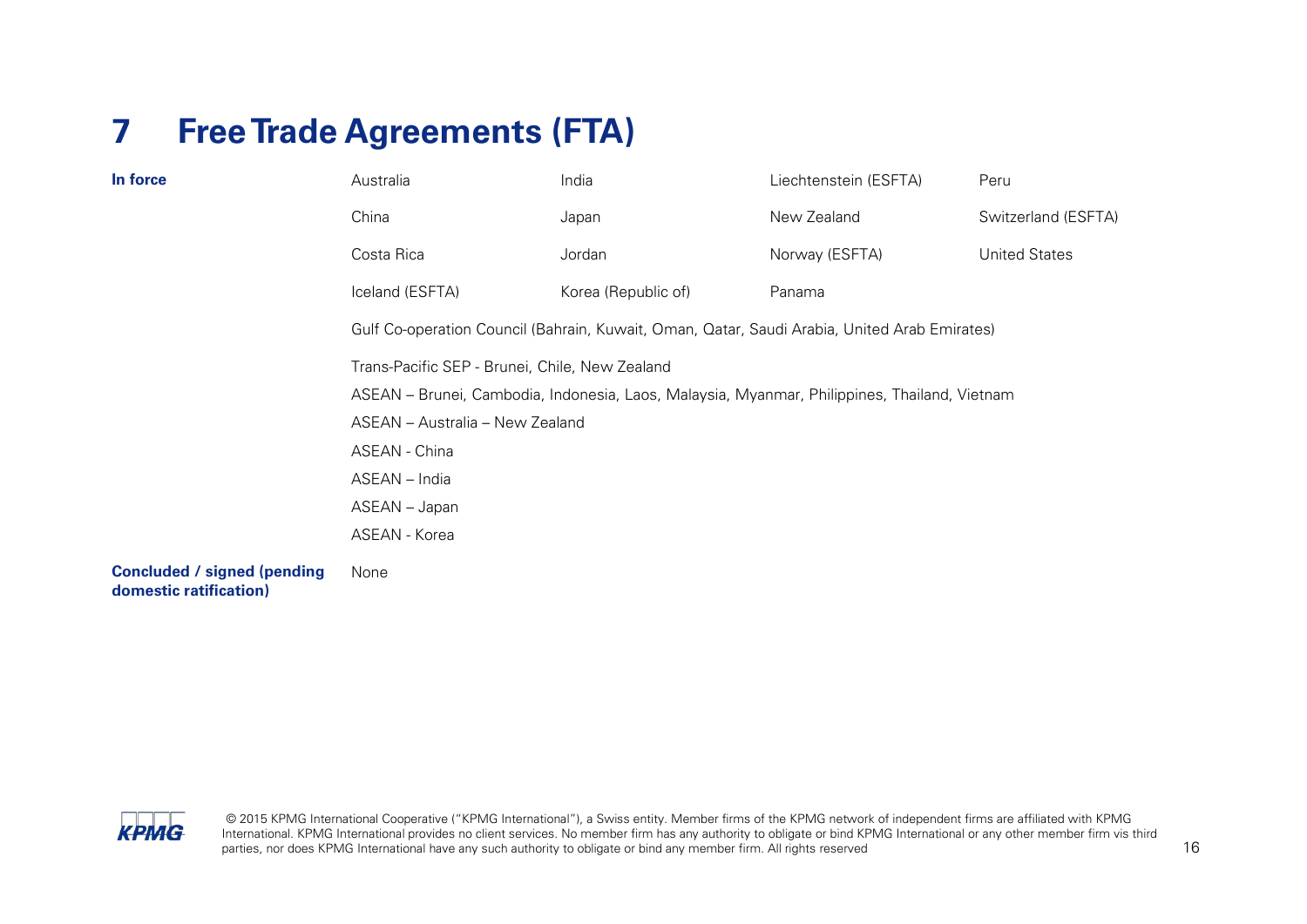|  |  |  | In negotiation |  |
|--|--|--|----------------|--|
|--|--|--|----------------|--|

**In negotiation** Canada Pakistan

Mexico Ukraine

ASEAN - India (Services and Investment)

ASEAN – Japan (Services and Investment)

Regional Comprehensive Economic Partnership – Australia, Brunei, Cambodia, China, India, Indonesia, Japan, Korea (Republic of), Laos, Malaysia, Myanmar, New Zealand, Philippines, Thailand, Vietnam

Trans-Pacific Partnership - Australia, Brunei, Canada, Chile, Japan, Malaysia, Mexico, New Zealand, Peru, Vietnam, United States of America

Source: International Enterprise Singapore

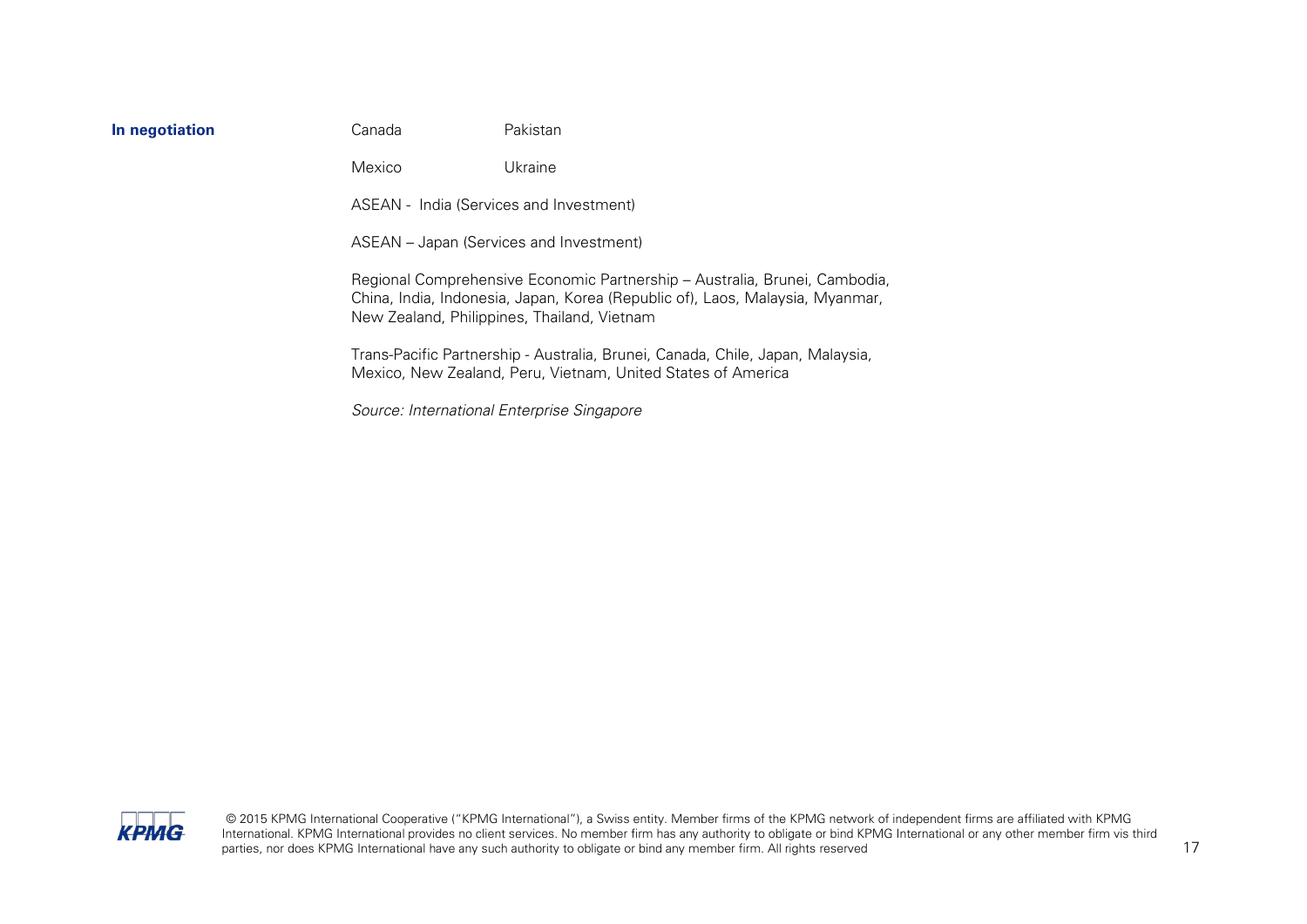# <span id="page-17-0"></span>**8 Tax Authority**

| <b>Tax Authority</b>      | Inland Revenue Authority of Singapore (IRAS)                                                                                                                                                                                                                                                                                                                                                                                                                                                                                                          |  |  |  |
|---------------------------|-------------------------------------------------------------------------------------------------------------------------------------------------------------------------------------------------------------------------------------------------------------------------------------------------------------------------------------------------------------------------------------------------------------------------------------------------------------------------------------------------------------------------------------------------------|--|--|--|
|                           | Link to Inland Revenue Authority of Singapore                                                                                                                                                                                                                                                                                                                                                                                                                                                                                                         |  |  |  |
| <b>Tax audit activity</b> | The IRAS adopts a risk-based approach to the selection of returns for audit. The focus of the IRAS is on improving the<br>compliant behaviour of taxpayers the IRAS selects companies that pose higher risk of non-compliance. The IRAS has a<br>systematic method of selecting companies for audit.                                                                                                                                                                                                                                                  |  |  |  |
|                           | A typical tax audit process starts with the tax authority contacting the taxpayer by telephone or correspondence to inform<br>that the taxpayer has been selected for an audit. This is followed by an interview for the tax authority to get a better<br>understanding of the taxpayer's business operations and accounting systems. Examination of books and records is done<br>either at the taxpayer's premises or the tax authority's office. The scope of the audit is usually on the current YA but may<br>be extended to cover earlier years. |  |  |  |
|                           | Upon completion of the audit, the taxpayer will be informed of any adjustments to be made to the tax assessments and<br>the respective notices of assessment, if any, will be issued to the taxpayer. The taxpayer will also be advised on the<br>areas which need improvement so as to better comply with the tax laws.                                                                                                                                                                                                                              |  |  |  |
|                           | Depending on the seriousness of errors or omissions discovered during tax audit, the IRAS can impose penalties of two<br>or three times of the tax amount undercharged. In the case of serious fraudulent tax evasion, penalties of four times of<br>the tax undercharged can be imposed. Taxpayers can also be prosecuted for fraudulent tax evasion with imprisonment<br>terms of up to five years.                                                                                                                                                 |  |  |  |
| <b>Appeals</b>            | A taxpayer has up to two months from the date of service of the Notice of Assessment to file a Notice of Objection.                                                                                                                                                                                                                                                                                                                                                                                                                                   |  |  |  |
| <b>Tax governance</b>     | The IRAS has ongoing education campaigns and enforcement programmes to help taxpayers comply with tax obligations.<br>One such programme is the GST Assisted Compliance Assurance Programme (ACAP), a compliance initiative for<br>businesses to set up a robust GST Control Framework as part of good corporate governance. To encourage businesses<br>to improve their record keeping standards, the IRAS provides subsidised accounting software.                                                                                                  |  |  |  |
|                           | The IRAS also has a Voluntary Disclosure Programme that is aimed at encouraging taxpayers that have made errors in<br>their tax returns to voluntarily disclose their errors and rectify those errors at reduced penalties.                                                                                                                                                                                                                                                                                                                           |  |  |  |
|                           |                                                                                                                                                                                                                                                                                                                                                                                                                                                                                                                                                       |  |  |  |